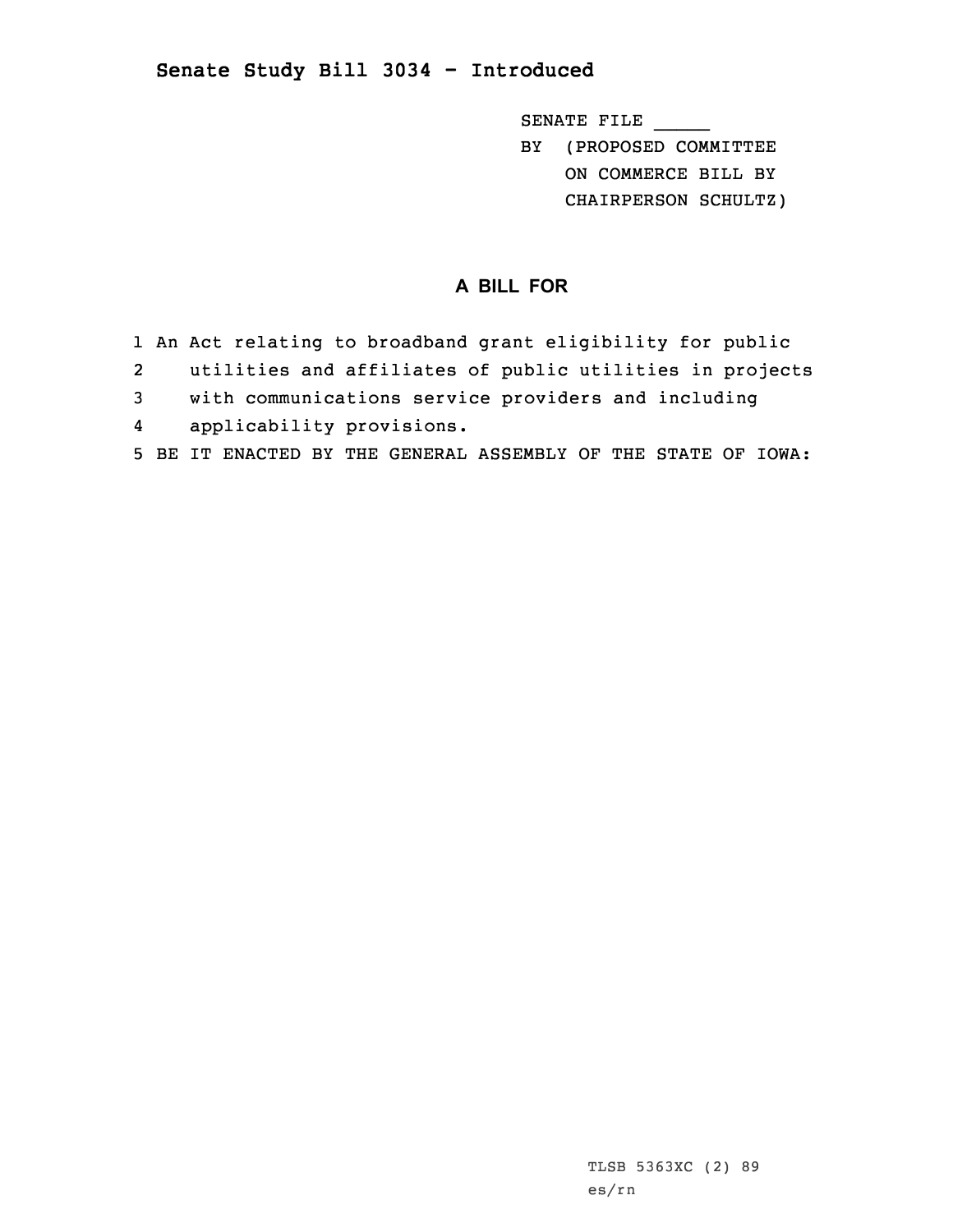1 Section 1. Section 8B.11, subsection 3, Code 2022, is 2 amended to read as follows:

 3. Communications service providers may apply to the office for <sup>a</sup> grant pursuant to this [section](https://www.legis.iowa.gov/docs/code/2022/8B.11.pdf) for the installation of broadband infrastructure that facilitates broadband service in targeted service areas. <sup>A</sup> public utility as defined in section 476.1 or its affiliate that supports <sup>a</sup> communication service provider's project by making available to the communication service provider infrastructure that the public utility or affiliate owns or constructs may apply with <sup>a</sup> communication service provider for <sup>a</sup> grant pursuant to this section and may receive grant funds. For purposes of calculating amounts under subsections 5 and 6, project costs of the public utility or affiliate and the communications service provider shall be aggregated. The office shall make available <sup>a</sup> public internet site identifying all publicly available information contained in the applications and any results of performance testing conducted after the project is completed. The office shall devote one full-time equivalent position to evaluate applications submitted under this [section](https://www.legis.iowa.gov/docs/code/2022/8B.11.pdf) and provide technical assistance to communications service providers in completing applications for federal funds, or any other funds from any public or private sources, related to improving broadband infrastructure.

25 Sec. 2. APPLICABILITY. This Act applies to grant 26 applications filed on or after the effective date of this Act. 27 EXPLANATION

28 **The inclusion of this explanation does not constitute agreement with** <sup>29</sup> **the explanation's substance by the members of the general assembly.**

30 This bill relates to broadband grant eligibility for public 31 utilities and affiliates of public utilities.

 Current law authorizes communication service providers to apply for broadband grants through the empower rural Iowa program. The bill provides that <sup>a</sup> public utility or an affiliate of <sup>a</sup> public utility can apply for empower rural

-1-

LSB 5363XC (2) 89 es/rn  $1/2$